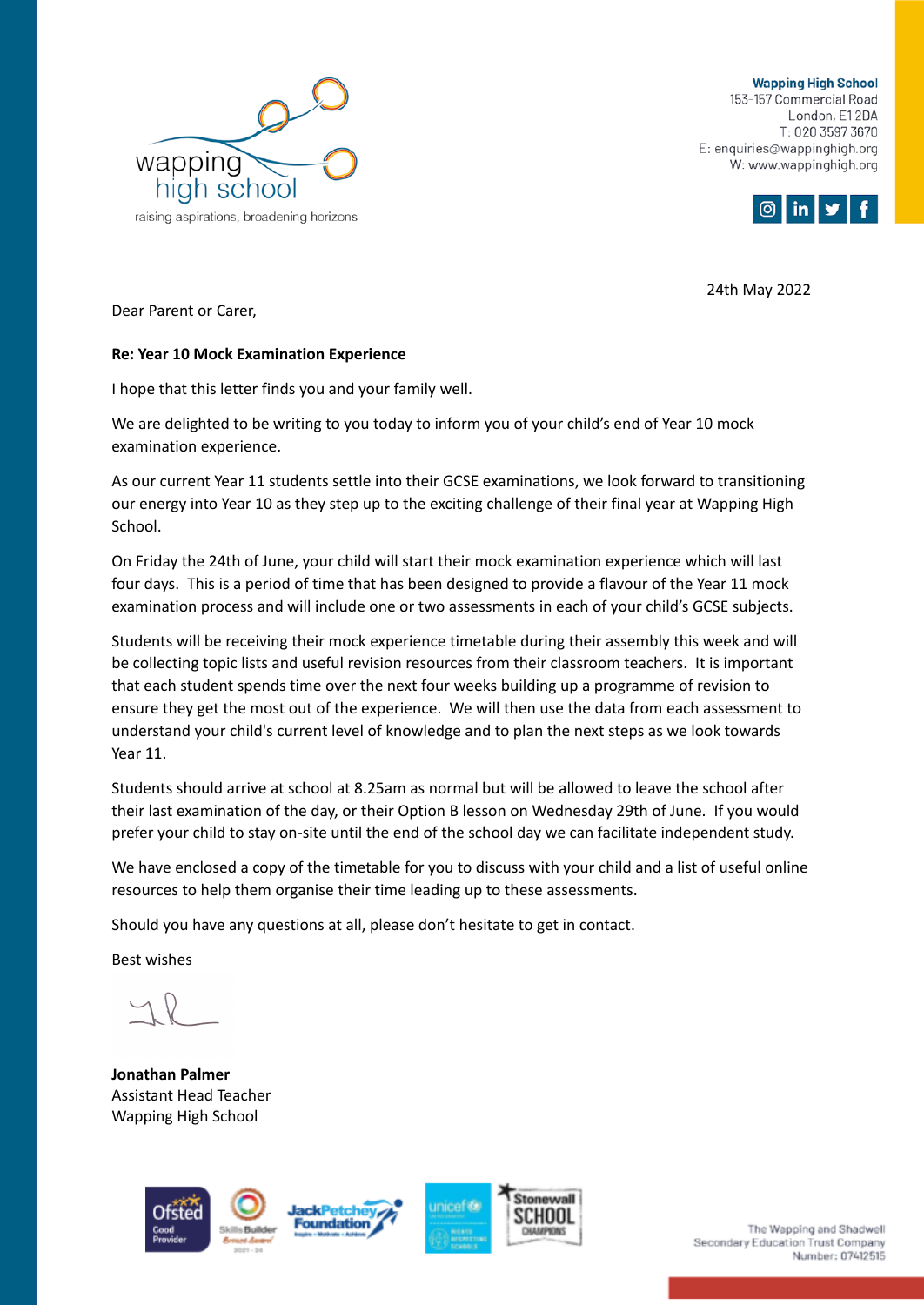

**Wapping High School** 153-157 Commercial Road London, E12DA T: 020 3597 3670 E: enquiries@wappinghigh.org W: www.wappinghigh.org



## **Provisional Mock Experience Timetable:**

| Day        | Friday 24th                       | Monday 27th                                                               | Tuesday 24th                                    | <b>Wednesday 25th</b>           |
|------------|-----------------------------------|---------------------------------------------------------------------------|-------------------------------------------------|---------------------------------|
| Lesson 1&2 | Science Paper 1                   | Option A:<br>Geography, History,<br>Spanish, Product<br>Design, Sociology | Option C: Drama,<br>Food & Nutrition,<br>French | Normal Lessons                  |
| Lesson 3&4 | English Language                  | Maths Paper 2<br>(Calculator)                                             | English Literature                              | Option B:<br>Geography, History |
| Lesson 5&6 | Maths Paper 1<br>(Non-calculator) | Science 2                                                                 |                                                 |                                 |

**\***Students will need a black pen, pencil, ruler, rubber and calculator for their mock experience.